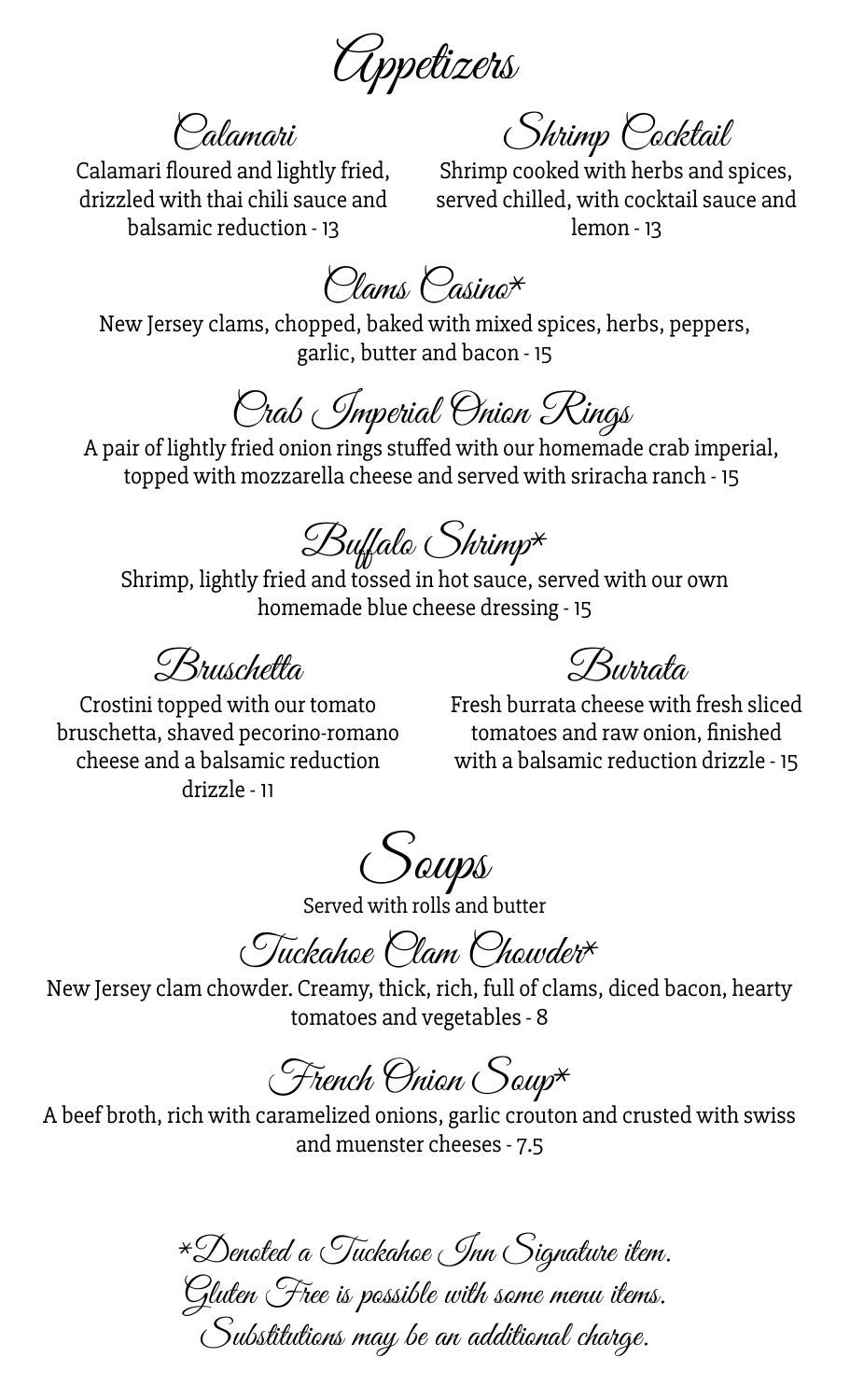Salads

Served with rolls and butter

Chef Salad

Mixed greens, ham, turkey, swiss cheese, peppers, onions, and your choice of dressing - 16

Summer Salad

Mixed greens, farro, strawberries, blueberries, snowflake walnuts, goat cheese, and a homemade raspberry lemon vinaigrette - 15

Harvest Salad

Mixed greens, quinoa, roasted beets and yams, toasted walnuts, feta cheese, sliced cinnamon apples, and a homemade citrus honey poppy dressing - 15

House Salad

Mixed greens, shredded carrots, tomato and cucumber with your choice of dressing. Small - 4.5/ Large - 9

Enjoy your salads topped with a crab cake (12.5), grilled chicken (7.5), 3 grilled shrimp (6.5), 3 blackened shrimp (7)

Sandwiches

Served with fries

Chef Tyson's Crab Cake Sandwich\*

Our award winning crab cake recipe grilled Maryland style, served on a brioche bun with lettuce, tomato, pickles and a side of jalapeño-lime mayonnaise - 17.5

Bistro Bacon Fried

Chicken Sandwich Fried chicken breast topped with bacon, pepper jack cheese, lettuce, and tomato. Served with bistro sauce - 14.5

Cheeseburger

Char grilled 8-oz premium angus beef served with lettuce, tomato, a pickle, and your choice of American or Cheddar cheese - 14.5

Cheesesteak

Sliced ribeye steak, chopped on the grill, with your favorite cheese, generously filled into an italian roll - 16

Turkey, Bacon, Swiss Panini

Home roasted turkey breast served with swiss cheese, bacon, and italian herb aioli - 14.5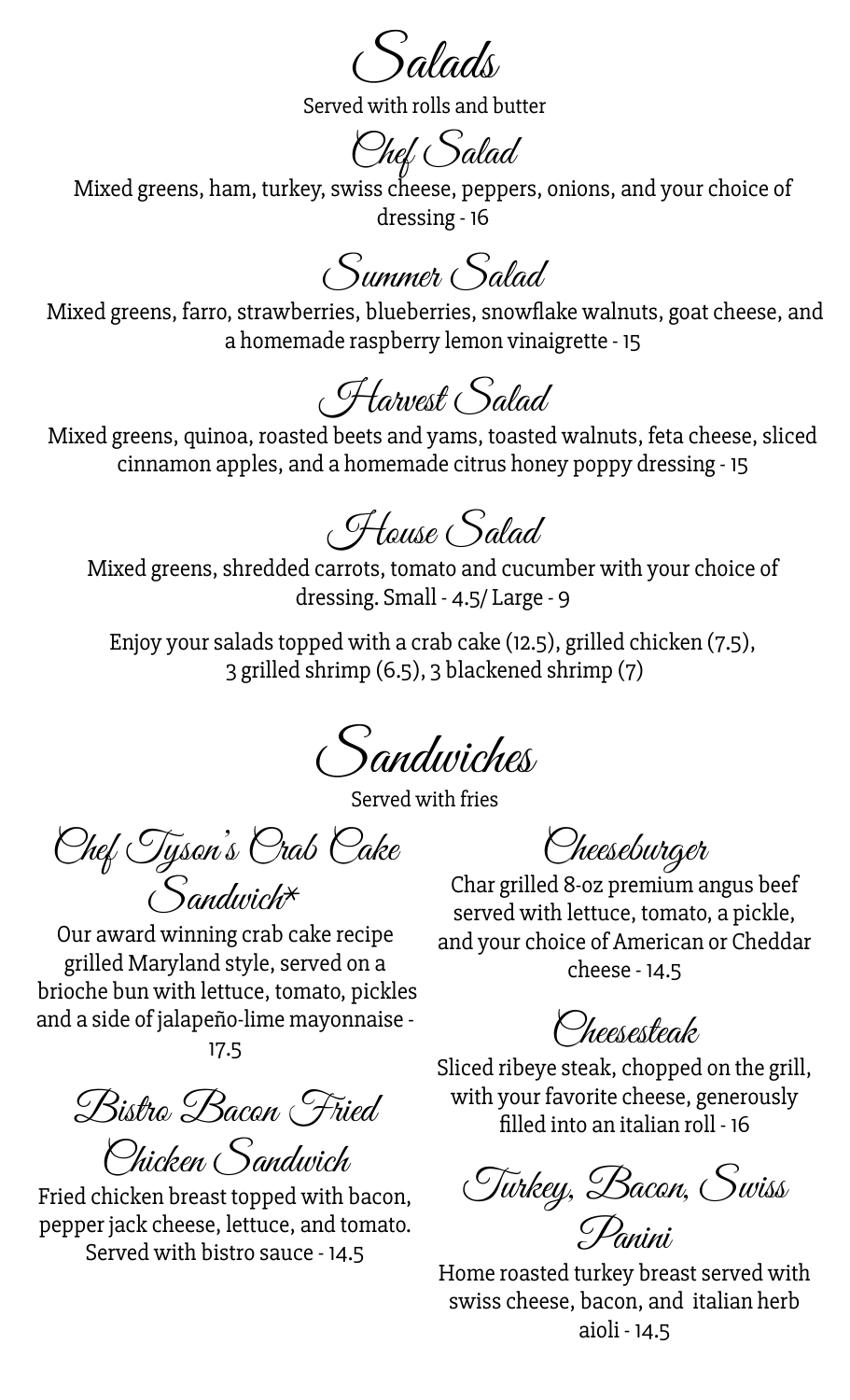Sea Entreés

Served with a house salad and dinner roll

Crab Imperial

Twin Lobster Tails

Homemade crab imperial broiled to perfection - 32

Two 4 to 6-oz tails broiled to perfection - Market Price

Chef Tyson's Crab Cakes\*

Our award winning crab cakes grilled Maryland style. Served with a side of our homemade jalapeño lime mayonnaise - 33

Red Snapper  $\mathcal{P}_{\text{onf}chathain}$ 

Red snapper filet, egg battered, sauteed, finished with toasted almonds, finished with jumbo lump crab meat and lemon butter - 34.5

Stuffed Flounder with Crab Imperial

Chef Tyson's crab imperial baked between fillets of flounder, served with a side of our jalapeño-lime mayonnaise - 32

Broiled Seafood Combination\*

A petite lobster tail, shrimp, scallops, and our imperial stuffed flounder, served with lemon, drawn butter, cocktail sauce and our jalapeño-lime mayonnaise - Market Price

Surf and Turf

A 5-oz filet mignon char-grilled served with a 4 to 6-oz lobster tail - Market Price

Scallops Gratiné

Sea scallops broiled in a citrus zest compound butter-crumb topping baked until golden brown - 31

Honey Garlic Salmon

8-oz filet of salmon broiled and topped with a honey garlic sauce, finished with two shrimp - 27

Pasta Entreés

Served with a house salad and dinner roll

Chicken Parmesan

Hand herb-breaded fried chicken topped with melted Italian cheeses and our homemade marinara sauce, served with a side of capellini pasta - 24

Adult Pasta Dinner

Capellini in your choice of marinara, butter, or white wine and garlic sauce - 16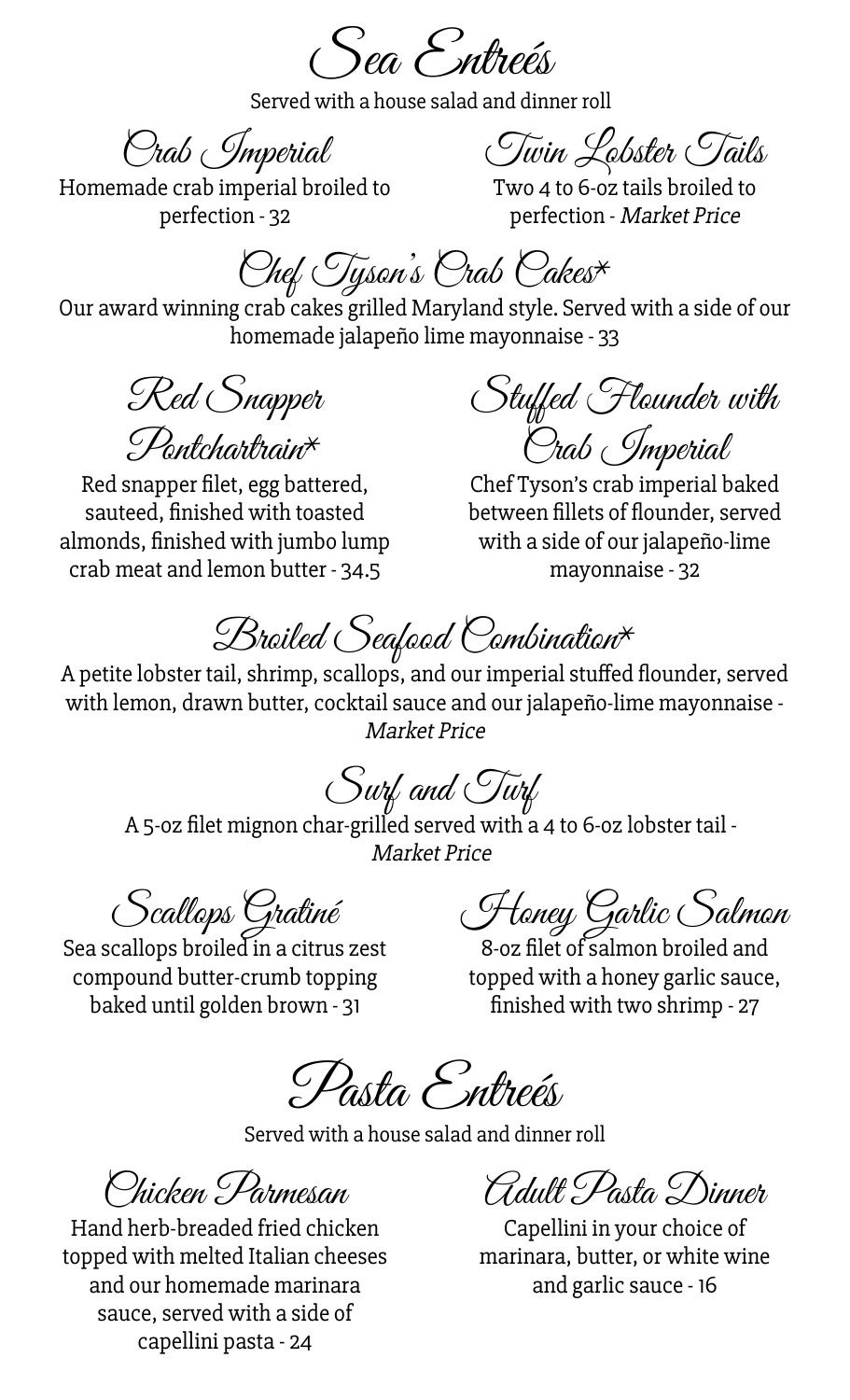Land Entreés

Served with a house salad and dinner roll

New York Strip Steak Roast Turkey Dinner

A traditional char-grilled 12 oz strip Home roasted turkey breast served

steak,, seasoned and topped with onion rings - 32.5

with stuffing, mashed potatoes, vegetables, and gravy - 19.5

Prime Rib\*

Prime rib of beef slow roasted served with au jus, while it lasts each day - 33.5

### Black and Bleu Prime Rib\*

House roasted prime rib, lightly blackened with cajun spices, finished with a homemade bleu cheese sauce and lump crab meat - 41

# Shrimp, and Orab Imperial Filet Wignon\*

A petite 5-oz filet mignon char-grilled, topped with our homemade crab imperial and two grilled shrimp - 37 Enjoy without seafood - 27

# Chicken Maryland\*

Chicken breast, sauteed with sliced mushrooms and jumbo lump crab meat, a hint of red onion, finished with a Madeira wine and cream sauce - 30

Children's Menu

A special menu for children 10 and under. Children's house salad \$3.50

Chef Tyson's Crab Cake

Our award winning crab cake grilled Maryland style. Served with a side of our homemade jalapeno lime mayonnaise - 15

#### Macaroni and Cheese

Homemade mac and cheese, baked to perfection - 8.5

#### Pasta

Capellini pasta with your choice of a homemade marinara sauce or butter -

Grilled Cheese

Served on sliced white toast with american cheese and a side of french fries - 7

Chicken Tenders

Fried chicken tenders served with a side of french fries - 10.5

Chicken Parmesan

Herb-breaded fried chicken, topped with melted Italian cheeses and our homemade marinara sauce, served with a side of capellini pasta - 14.5